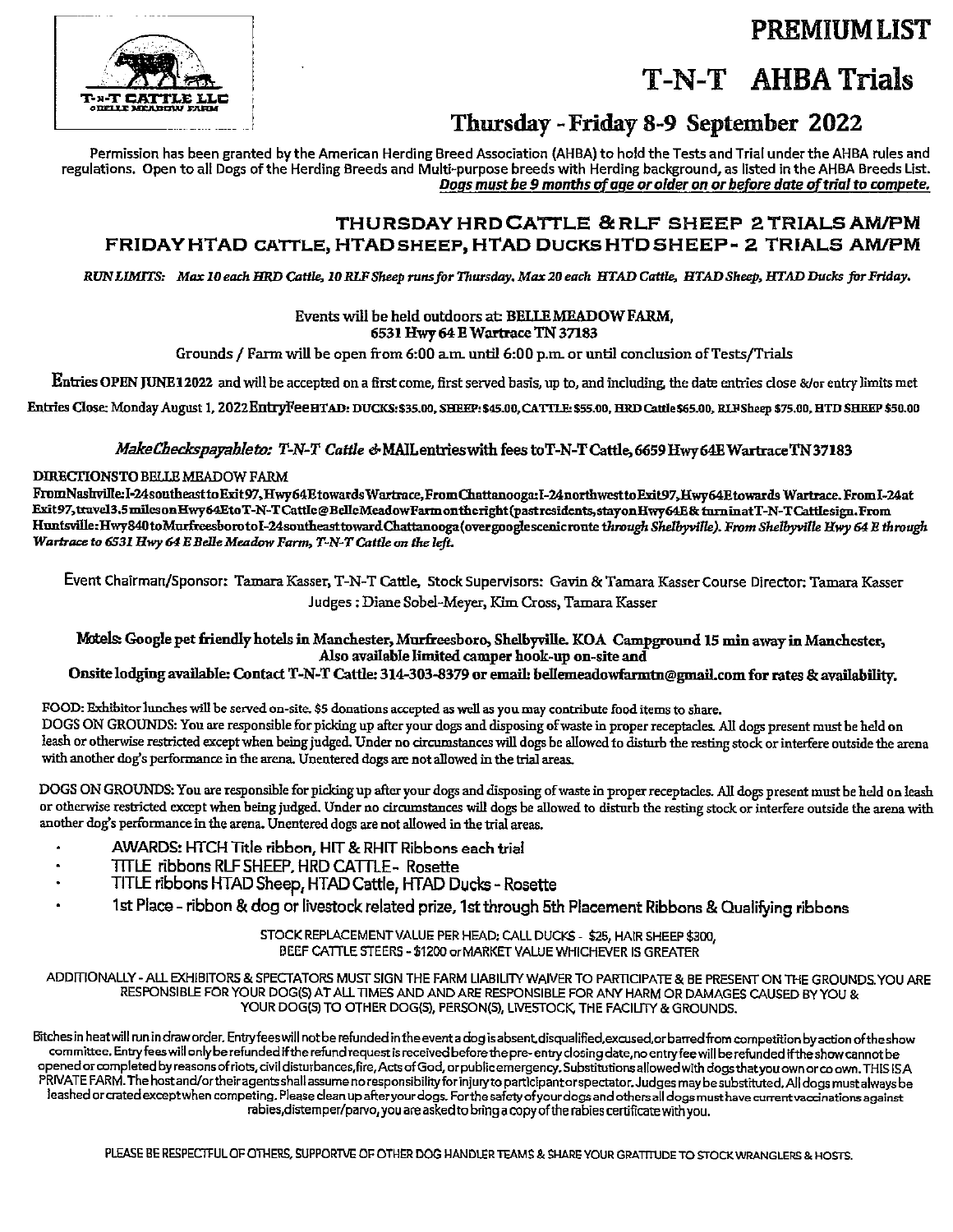#### AHBA SANCTIONED HERDING TEST AND TRIAL ENTRY FORM - Sponsored by T-N-T CATTLE

Make Checks Payable to: T-N-T CAT1LE *PRE ENTRY: \$5.00 discount per class for entries received by July 15th* 

Mail to Event Secretary: ONE ENTRY FORM PER DOG RLF, \$75.00 HRD \$65.00 HTAD; CATTLE \$55 SHEEP \$45 DUCKS \$35.00 RTD SHEEP \$50

|                                                                           | Full Name of Dog                                                                                                                                                                                                                     | Call Name_________________ |
|---------------------------------------------------------------------------|--------------------------------------------------------------------------------------------------------------------------------------------------------------------------------------------------------------------------------------|----------------------------|
|                                                                           |                                                                                                                                                                                                                                      |                            |
| If dog doesn't have a number you can obtain a Tracking number from AHBA.  |                                                                                                                                                                                                                                      |                            |
| <b>Breed</b><br><u> 1989 - Johann Barbara, martin amerikan personal (</u> | <b>Date of Birth Electronic Contract Contract Contract Contract Contract Contract Contract Contract Contract Contract Contract Contract Contract Contract Contract Contract Contract Contract Contract Contract Contract Contrac</b> | Sex                        |
|                                                                           | Dam                                                                                                                                                                                                                                  |                            |
|                                                                           |                                                                                                                                                                                                                                      |                            |
|                                                                           |                                                                                                                                                                                                                                      |                            |
| Owner                                                                     |                                                                                                                                                                                                                                      |                            |
| Address                                                                   |                                                                                                                                                                                                                                      |                            |
| Owner Phone Number                                                        | E-Mail                                                                                                                                                                                                                               |                            |
| Agent's Name applicable______________                                     |                                                                                                                                                                                                                                      | Phone                      |
| <b>Agent's Email</b>                                                      |                                                                                                                                                                                                                                      |                            |

#### ENTRY LIMITS: **AM/PM** - HRD CATTLE **10/10,** RLF SHEEP 10/10, HTAD: CA'ITLE **10/10,** SHEEP **10/10,** DUCKS, HTD SHEEP 5/5

| Thursday SEPT 8, 2022 AM                                                               | Thursday SEPT 8, 2022                                                                  | Thursday SEPT 8, 2022                                                    | Thursday SEPT 8, 2022                                                              |  |
|----------------------------------------------------------------------------------------|----------------------------------------------------------------------------------------|--------------------------------------------------------------------------|------------------------------------------------------------------------------------|--|
| <b>RLF SHEEP TRIAL 1</b><br>AM<br><b>Judge: DIANE SOBEL MEYER</b>                      | RLF SHEEP TRIAL 2 PM<br>Judge: KIM CROSS                                               | HRD CATTLE TRIAL 1 AM<br>ludge: DIANE SOBEL-MEYER                        | <b>HRD CATTLE TRIAL 2 PM</b><br><b>Judge: KIM CROSS</b>                            |  |
| l evel I                                                                               | Level I                                                                                | Level I                                                                  | Level I                                                                            |  |
| Level II                                                                               | Level II                                                                               | Level II                                                                 | Level II                                                                           |  |
| Level III (GATE SORT)                                                                  | Level III (Gate Sort)                                                                  | (GATE SORT)<br>Level III                                                 | Level III (Gate Sort)                                                              |  |
| FRIDAY SEPT 9 2022 AM<br><b>HTAD SHEEP TRIAL 3</b><br>Judge: DIANE SOBEL-MEYER         | FRIDAY SEPT 9 2022 AM<br><b>HTAD CATTLE TRIAL 3</b><br><b>Judge: DIANE SOBEL-MEYER</b> | Franday SEPT 9 2022 AM<br>HTAD DUCKS TRIAL 3<br>Judge: DIANE SOBEL-MEYER | FRIDAY SEPT 92022 AM<br><b>HTD SHEEP TRIAL 3</b><br><b>JUDGE DIANE SOBEL MEYER</b> |  |
| Level I                                                                                | Level I                                                                                | Level I                                                                  | <b>LEVEL I</b>                                                                     |  |
| Level II                                                                               | Level II                                                                               | Level II                                                                 | <b>LEVEL II</b>                                                                    |  |
| Level III (SORT/SHED)                                                                  | Level III (Gate SHED)                                                                  | Level III (GATE SORT)                                                    | <b>SHED</b><br><b>LEVEL III</b>                                                    |  |
| <b>FRIDAY SEPT 9 2022 PM</b><br>FRIDAY SEPT 9, 2022 PM<br><b>FRIDAY SEPT 9 2022 PM</b> |                                                                                        |                                                                          |                                                                                    |  |
| <b>HTAD SHEEP</b><br><b>TRIAL 4</b><br>dge: KIM CROSS                                  | HTAD CATTLE<br>TRIAL 4<br><b>IUDGE: KIM CROSS</b>                                      | <b>HRD HTAD DUCKS</b><br><b>TRIAL4</b><br><b>Judge: KIMCROSS</b>         | FRIDAY SEPT 9 2022 PM<br><b>HID SHEEP TRIAL 4</b><br><b>JUDGE: KIM CROSS</b>       |  |
| Level l                                                                                | Level I                                                                                | Level I                                                                  | <b>LEVELI</b>                                                                      |  |
| Level II                                                                               | Level II                                                                               | Level II                                                                 | LEVEL II                                                                           |  |
| Level III (SORT/SHED)                                                                  | Level III (SHED)                                                                       | Level III (GATE SORT)                                                    | LEVEL III SHED                                                                     |  |

Eligibility All dogs nine months of age or older are eligible to participate in Herding Trials and JHD. Dogs classified as Herding Dogs in AHBA are eligible for Herding Test HCT and may participate at six months of age or older. No dog may be entered in two classes on the same course with the same kind of stock under the same judge at any test/trial. Bitches in season shall run in drawn running order without adjustment.

READ BEFORE SIGNING In consideration for participating in an event sanctioned by the American Herding Breed Association {AHBA), I agree to assume all responsibility for any

claim, loss or damage, of whatever kind or nature, whether to person or property, which may be caused at or near this event, either directly or indirectly, by me or the dog or dogs I have entered in or brought to this event. I further agree that I will hold the AHBA, RottiEwe Farm, Don and Tracy Parciak, its officers, directors, agents and members harmless and defend them from any and all llabiltty for any Injury, claim, damage or loss, of whatever kind or nature, whether to person or property, caused at or near this event, whether directly or indirectly, by me or any dog I have entered in or brought to this event. I agree to indemnify the AHBA, RottiEwe Farm, Don or Tracy Parciak, Its officers, directors, agents or members for any loss, cost or expense including attorney's fees and costs, to which the AHBA, RottiEwe Farm, Don or Tracy Parciak, its officers, directors, agents or members might be subject as a result of any claim, suit, loss or damage caused in any way by any act or negligence on my part or on the part of any dog or dogs I have entered in or brought to this event. I acknowledge that while the AHBA may provide sanctioning for this event with regard to the issuing of titles, it does not have and does not exercise control over the conduct of the event or those present

I (we) will pay for injuries or replacement value \$1200 or Market yalue for Cattle, whichever is greater, (\$300,00) for Sheep (\$25.00 per head) ducks in the event of the death of any Ilvestock by my or our dogs. If injury to any stock is caused by my/our dog entered or brought to this even, I we assume full responsibility for any damage. I we agree to pay full market value of the injured animal in case of injury or the veterinary bill for the Injury, whichever is agreed to by the livestock owner.

I CERTIFY and represent that the dog or dogs I have entored in or brought to this event is/are not a hazard to other dogs, other animals, or to people. I CERTIFY that I am the actual owner of the dog or that I am the duly authorized agent of the actual owners whose name I have entered. In consideration of the acceptance of this entry, I we agree to abide by the Rules and Regulations of the AHBA in effect at the time of this herding Test or Trial or both, and further agree to be bound by the agreement printed above. The entry is submitted on the foregoing representation and agreement.  $\Box$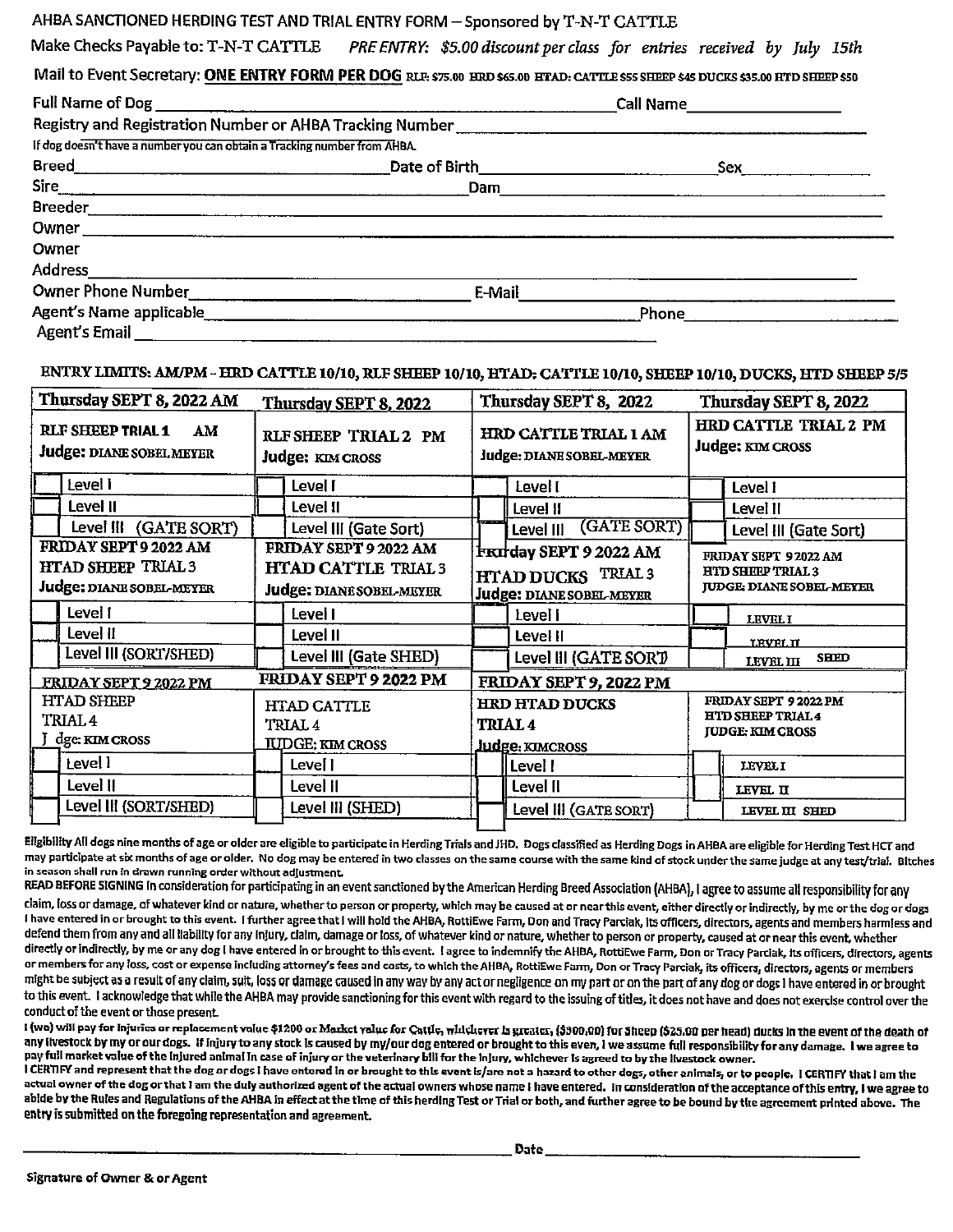## AHBA HRD CATTLE AM/PM

#### I TASKS - HRD CATTLE AM TRIAL - COURSE ONE

PENWORK #1: MOVE CATTLE FROM DESIGNATED TAKE PEN & MOVE TO CENTER ALLEY & ON INTO PEN 1

WEAR #1: MOVE CATTLE FROM PEN #1 TOWARDS FIELD TO PEN #2 THROUGH LANE. CATTLE & DOG MOVE IN LANE ONE, HANDLER MOVES IN LANE TWO. LEVEL I & II - FETCH/CROSS DRIVE, LEVEL III SUPPORTS DRIVE FROM BEHIND THE DOG.

OBSTACLE #1 - MOVE CATTLE FROM PEN #2 UP THE FIELD TO FEED BUNK. HOLD CATTLE OFF FEED WHILE HANDLER POURS FEED IN BUNK. CALL DOG OFF & ALLOW CATTLE TO FEED. HANDLER & DOG RETURN DOWN FIELD

> GATHER - OUTUN, LIFT, FETCH SEND DOG TO GATHER CATTLE TO NEAR FREE STANDING PEN.

OBSTACLE #2: MOVE CATTLE COUNTER CLOCKWISE AROUND FREE STANDING PEN TO NEAR PEN #2. LEVEL I & II - MOVE 5 HEAD FROM FIELD INTO PEN #2

SORT: LEVEL III SORT THREE HEAD INTO PEN #2 , THEN MOVE REMAINING HEAD IN PEN #2.

WEAR #2: MOVE CATTLE FROM PEN #2 THROUGH LANE & INTO PEN 1. CATTLE & DOG MOVE IN LANE ONE, HANDLER MOVES IN LANE TWO. LEVEL I & II - FETCH/CROSS DRIVE, LEVEL III SUPPORTS DRIVE FROM BEHIND THE DOG.

PENWORK #2 - MOVE CATTLE FROM PEN #1 INTO PEN #3 & PERFORM INSPECTION

OBSTACLE #3 (CHUTE): LEVEL III SORT 3 HEAD & MOVE STOCK FROM PEN #3 THROUGH CHUTE, PERFORM TREATMENT & RECORD EARTAGS, RETURN SORTED CATTLE TO REJOIN OTHERS IN PEN #3. LEVEL I & II- MOVE ALL 5 HEAD THROUGH OPEN CHUTE & RETURN TO PEN #3

PENWORK #3 - MOVE CATTLE FROM PEN #3 THROUGH ALLEY & EXHAUST TO DESIGNATED RE-PEN

#### TASKS - HRD CATTLE PM - COURSE TWO

I

PENWORK #1: MOVE CATTLE FROM DESIGNATED TAKE PEN & INTO CENTER ALLEY & ON INTO PEN 1

WEAR #1: MOVE CATTLE FROM PEN 1 DOWN LANE TO & THROUGH FIELD #2 TO ARRIVE NEAR FIELD ROAD GATE #1. LEVEL I & II - FETCH/CROSS DRIVE, LEVEL III SUPPORTS DRIVE FROM BEHIND THE DOG.

OBSTACLE #1 - FEED BUNK - HOLD CATTLE OFF FEED WHILE HANDLER POURS FEED IN BUNK. CALL DOG OFF & ALLOW CATTLE TO FEED. HANDLER & DOG MOVE UP THE FIELD

 GATHER - OUTUN, LIFT, FETCH SEND DOG FROM NEAR GATE #2 TO GATHER CATTLE NEAR FEED BUNK TO NEAR FILED GATE #2. LEVEL I HANDLER MAY BE WITHIN 15' OF CATTLE, LEVEL II HANDLER MAY GO 1/2 WAY FROM GATE TO CATTLE, LEVEL THREE REMAINS NEAR GATE #2. DOGS AT ALL LEVELS ARE SENT FROM GATE #2

WEAR #2: MOVE CATTLE THROUGH FIELD GATE #2 INTO FIELD #3 & CLOCKWISE AROUND THE HAYRING & RETURN TO FIELD GATE #2 & SETTLE

WEAR #3 - MOVE CATTLE BACK THROUGH GATE #2 & DOWN FIELD, THROUGH FIELD LANE GATE & THROUGH LANE INTO PEN #2

PENWORK #2 - MOVE CATTLE FROM PEN #2 INTO PEN #3 & SETTLE

SORT - LEVEL III - SORT 3 HEAD & MOVE STOCK FROM PEN #3 INTO CHUTE,

OBSTACLE #3 (CHUTE): LEVEL III PERFORM TREATMENT & RECORD EARTAGS ON SORTED ACTTLE IN CHUTE, RETURN SORTED CATTLE TO REJOIN OTHERS IN PEN #3. LEVEL I & II- MOVE ALL 5 HEAD THROUGH OPEN CHUTE & RETURN TO PEN #3

PENWORK #3 - MOVE CATTLE FROM PEN #3 THROUGH ALLEY & EXHAUST TO DESIGNATED RE-PEN.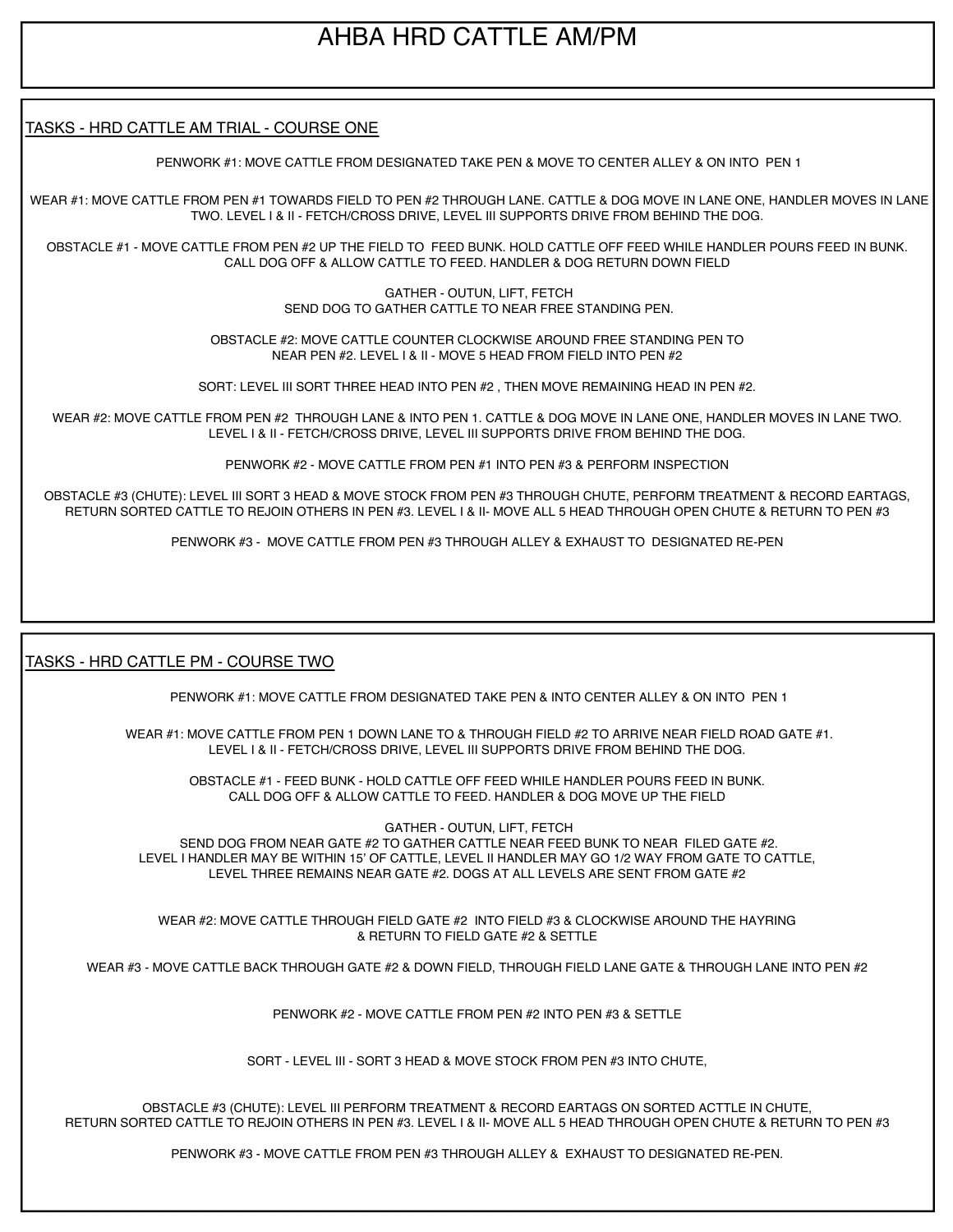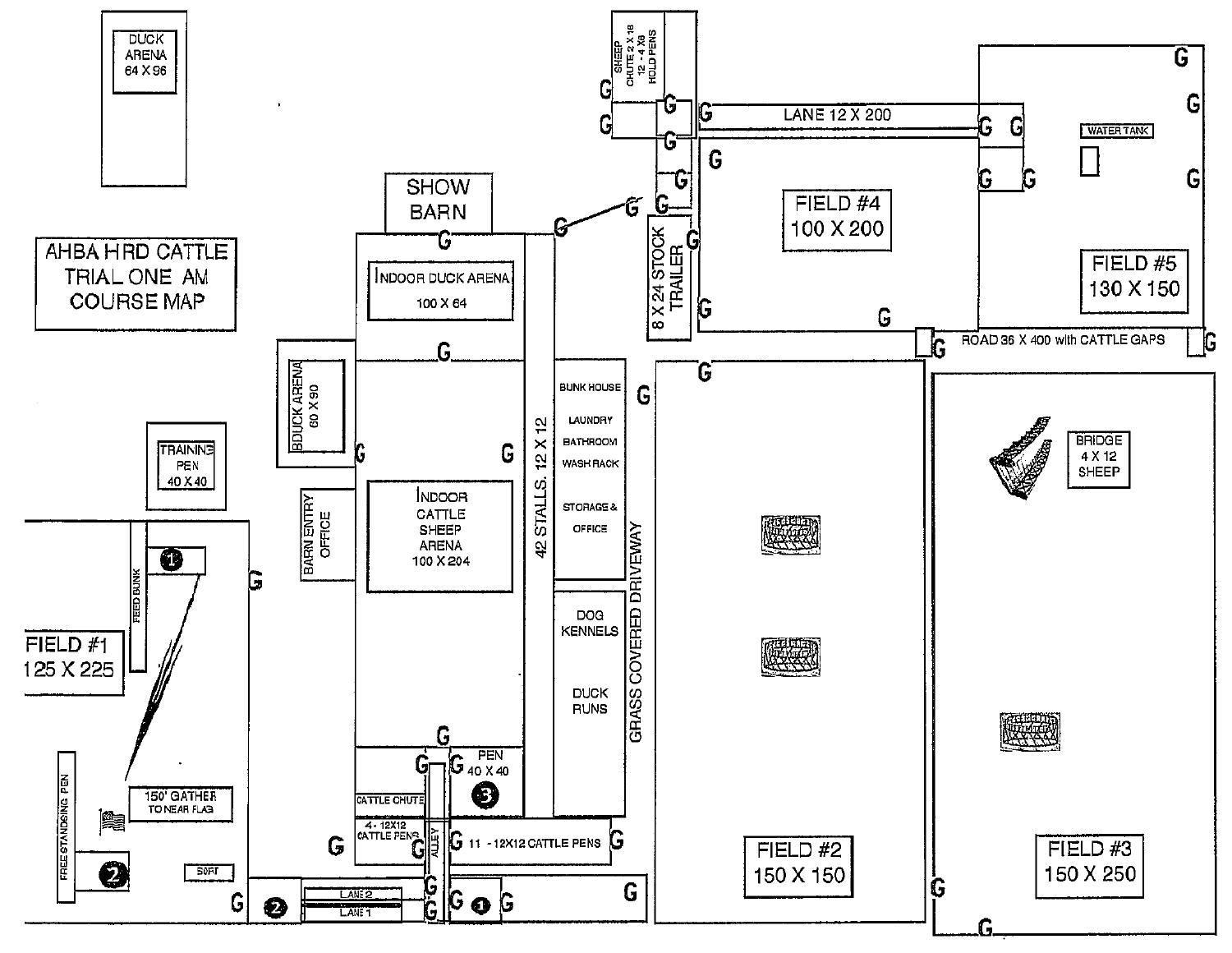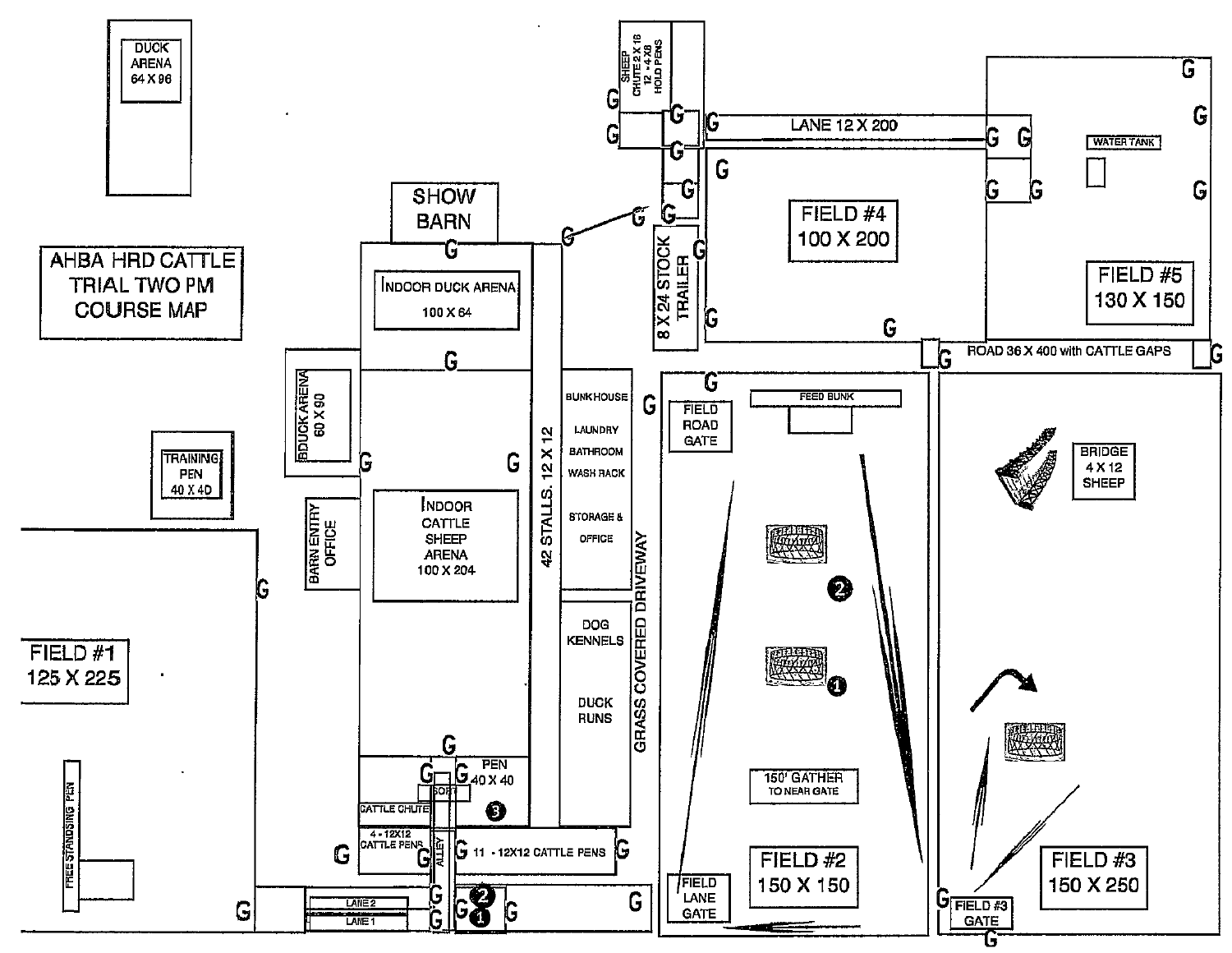# AHBA RLF SHEEP AM/PM

TASKS - RLF SHEEP AM TRIAL - COURSE ONE

PENWORK #1: MOVE SHEEP FROM TAKE PEN THROUGH ALLEY TO RACE

OBSTACLE #1: MOVE SHEEP THROUGH RACE INTO PEN #1

GATE/PEN WORK: MOVE SHEEP THROUGH PEN GATE #1 INTO PADDOCK & TO PASTURE GATE

WEAR #1 - MOVE SHEEP INTO FIELD THROUGH PASTURE GATE & TO GRAZE. LEVEL I MAY FETCH, LEVEL II MAY CROSS DRIVE, LEVEL III DRIVE: HANDLER REMAINS BEHIND STOCK & DOG

GATHER - OUTUN, LIFT, FETCH

 DOG MAY HOLD STOCK TO GRAZE WHILE HANDLER MOVES TO FETCH TREE. CALL DOG OFF & SEND DOG FROM NEAR FETCH TREE TO GATHER SHEEP TO HANDLER NEAR FETCH TREE

LEVEL I HANDLER MAY BE WITHIN 15' OF SHEEP, LEVEL II HANDLER MAY GO 1/2 WAY FROM TREE TO SHEEP, LEVEL III REMAINS NEAR TREE. DOGS AT ALL LEVELS ARE SENT FROM TREE

OBSTACLE #2: MOVE SHEEP AROUND HANDLER & TREE IN CLOCKWISE DIRECTION TO & OVER FREE STANDING BRIDGE. LEVEL I MAY FETCH, LEVEL II MAY CROSS DRIVE.

LEVEL III DRIVE - WITH HANDLER BEHIND STOCK & DOG & HANDLER REMAINS AT WING UNTIL SHEEP EXIT BRIDGE

OBSTACLE #3: MOVE SHEEP FROM BRIDGE TO & THROUGH MALTESE CROSS. LEVEL I MAY FETCH, LEVEL II MAY CROSS DRIVE, LEVEL III DRIVE WITH HANDLER BEHIND STOCK STOCK & DOG. EACH LEVEL MAY SELECT THEIR ENTRY, THEN THE 2ND PASS THROUGH MUST BE PERPENDICULAR TOI FIRST PASS THROUGH. LEVEL III MUST SELECT A QUADRANT & REMAIN THERE UNTIL CROSS IS COMPLETE.

WEAR #2 - MOVE SHEEP FROM FIELD THOUGH GATE TO PADDOCK & TO NEAR PEN #2

SORT: (LEVEL III) SORT OFF 15 HEAD INTO PEN #2. MOVE REMAINING 10 HEAD THROUGH GATE INTO PEN #1.

PENWORK - LEVEL I & II (ALLEY): MOVE STOCK FROM PEN #2 INTO PEN #1 THEN THROUGH ALLEY & EXHAUST SHEEP IN DESIGNATED PEN. LEVEL III (TRAILER) - MOVE 10 SHEEP FROM PEN#1 INTO STOCK TRAILER. CLOSE GATE THEN REMOVE SHEEP FROM TRAILER & REJOIN THEN WITH SHEEP IN PEN #2 & EXHAUST ALL

TASKS - RLF SHEEP PM TRIAL - COURSE TWO

PENWORK #1: MOVE SHEEP FROM TAKE PEN THROUGH ALLEY TO RACE

OBSTACLE #1: MOVE SHEEP THROUGH RACE INTO PEN #1

GATE/PEN WORK: MOVE SHEEP THROUGH PEN GATE #1 INTO PADDOCK & TO PASTURE GATE

WEAR #1 - MOVE SHEEP INTO FIELD THROUGH PASTURE GATE & TO NEAR BRIDGE. LEVEL I MAY FETCH, LEVEL II MAY CROSS DRIVE, LEVEL III DRIVE: HANDLER REMAINS BEHIND STOCK & DOG

OBSTACLE #2 : MOVE SHEEP OVER FREE STANDING BRIDGE. LEVEL I MAY FETCH, LEVEL II MAY CROSS DRIVE, LEVEL III DRIVE WITH HANDLER BEHIND STOCK & DOG & REMAINS AT WING UNTIL SHEEP EXIT BRIDGE

OBSTACLE #3: MOVE SHEEP FROM BRIDGE TO & THROUGH MALTESE CROSS. LEVEL I MAY FETCH, LEVEL II MAY CROSS DRIVE, LEVEL III DRIVE WITH HANDLER BEHIND STOCK & DOG. EACH LEVEL MAY SELECT THEIR ENTRY, THEN THE 2ND PASS THROUGH MUST BE PERPENDICULAR TO FIRST PASS THROUGH. LEVEL III MUST SELECT A QUADRANT & REMAIN THERE UNTIL CROSS IS COMPLETE.

> WEAR #3 - MOVE SHEEP TO GRAZE. LEVEL I MAY FETCH, LEVEL II MAY CROSS DRIVE, LEVEL III DRIVE WITH HANDLER BEHIND STOCK STOCK & DOG & REMAINS AT WING UNTIL SHEEP EXIT BRIDGE

> > GATHER - OUTUN, LIFT, FETCH

 HANDLER MOVES TO PASTURE GATE AS DOG HOLDS STOCK TO GRAZE. CALL DOG OFF & SEND DOG FROM NEAR PASTURE GATE TO GATHER SHEEP.TO HANDLER NEAR PASTURE GATE. LEVEL I HANDLER MAY BE WITHIN 15' OF SHEEP, LEVEL II HANDLER MAY GO 1/2 WAY FROM GATE.TO SHEEP, LEVEL III REMAINS NEAR PASTURE GATE. DOGS AT ALL LEVELS ARE SENT FROM NEAR PASTURE GATE

> PENWORK - LEVEL I & II(ALLEY): MOVE STOCK THROUGH FIELD GATE INTO PEN #2 THROUGH PEN #1 & ALLEY- EXHAUST SHEEP IN DESIGNATED PEN.

SORT: (LEVEL III) MOVE STOCK FROM PASTURE THROUGH PASTURE GATE & SORT OFF 15 HEAD INTO PEN #2. MOVE REMAINING 10 HEAD INTO PEN #1

OBSTACLE #4 LEVEL III (TRAILER) - MOVE 10 SHEEP INTO STOCK TRAILER. CLOSE GATE THEN REMOVE SHEEP FROM TRAILER & REJOIN THEN WITH SHEEP IN PEN #2 THEN EXHAUST ALL INTO DESIGNATED PEN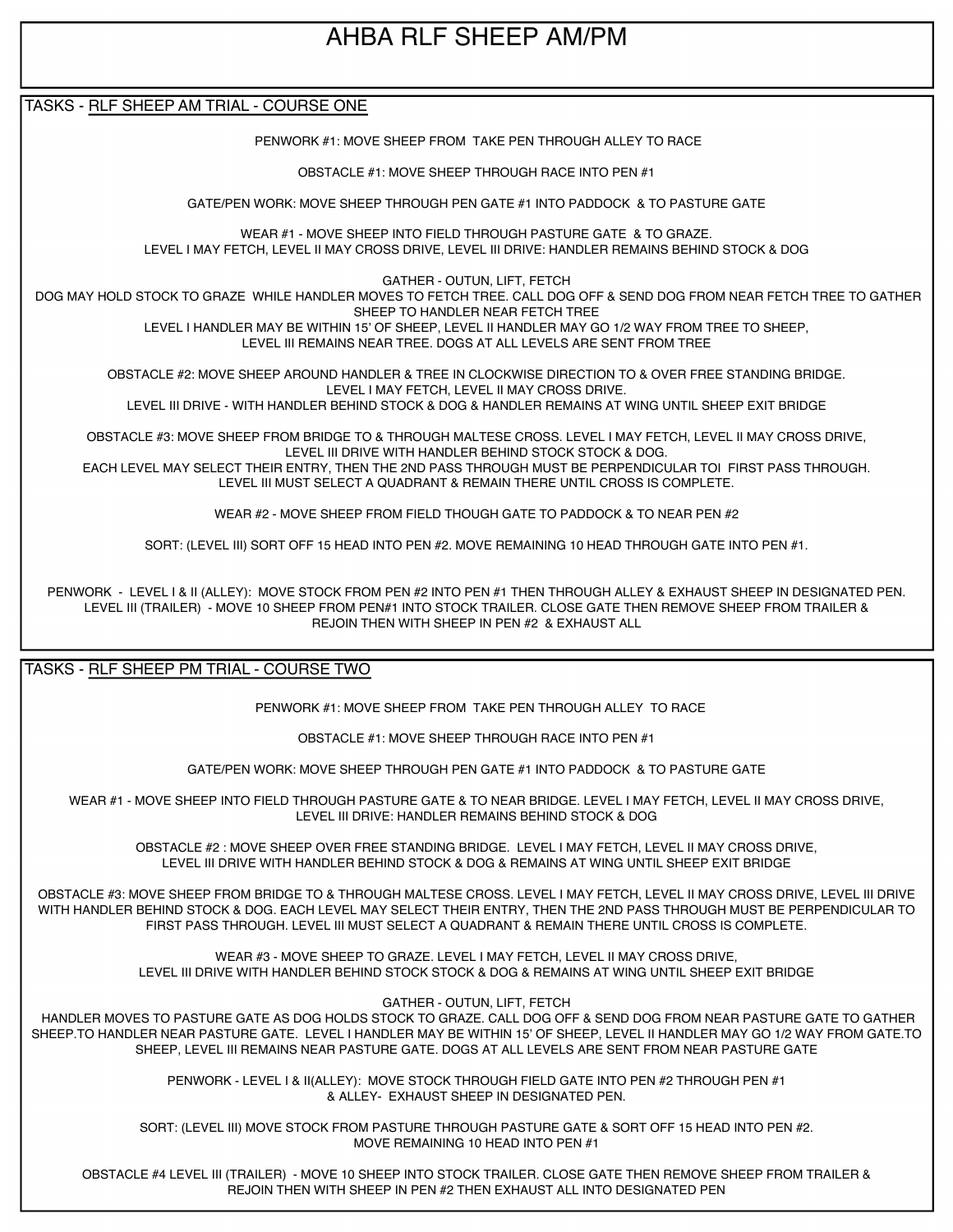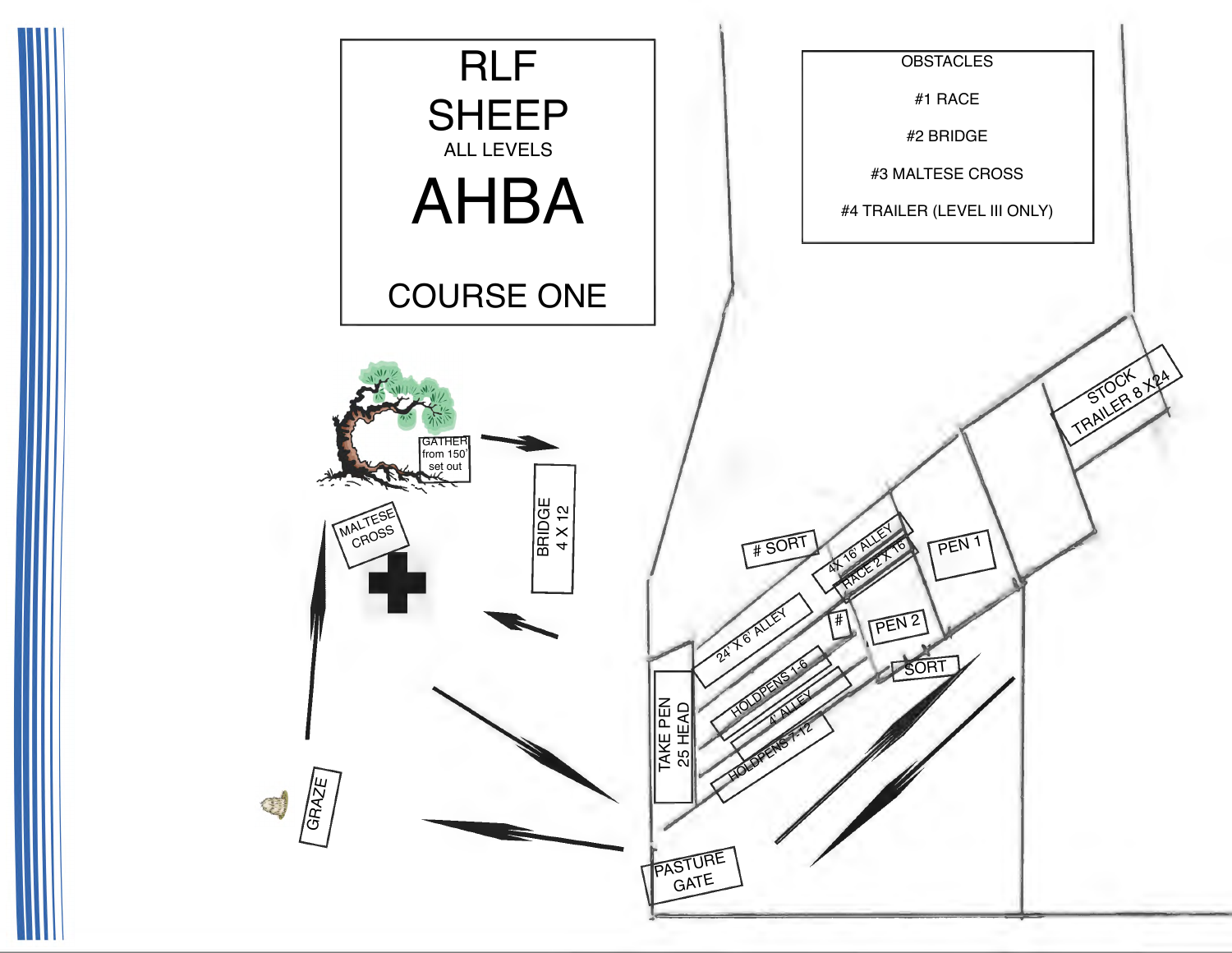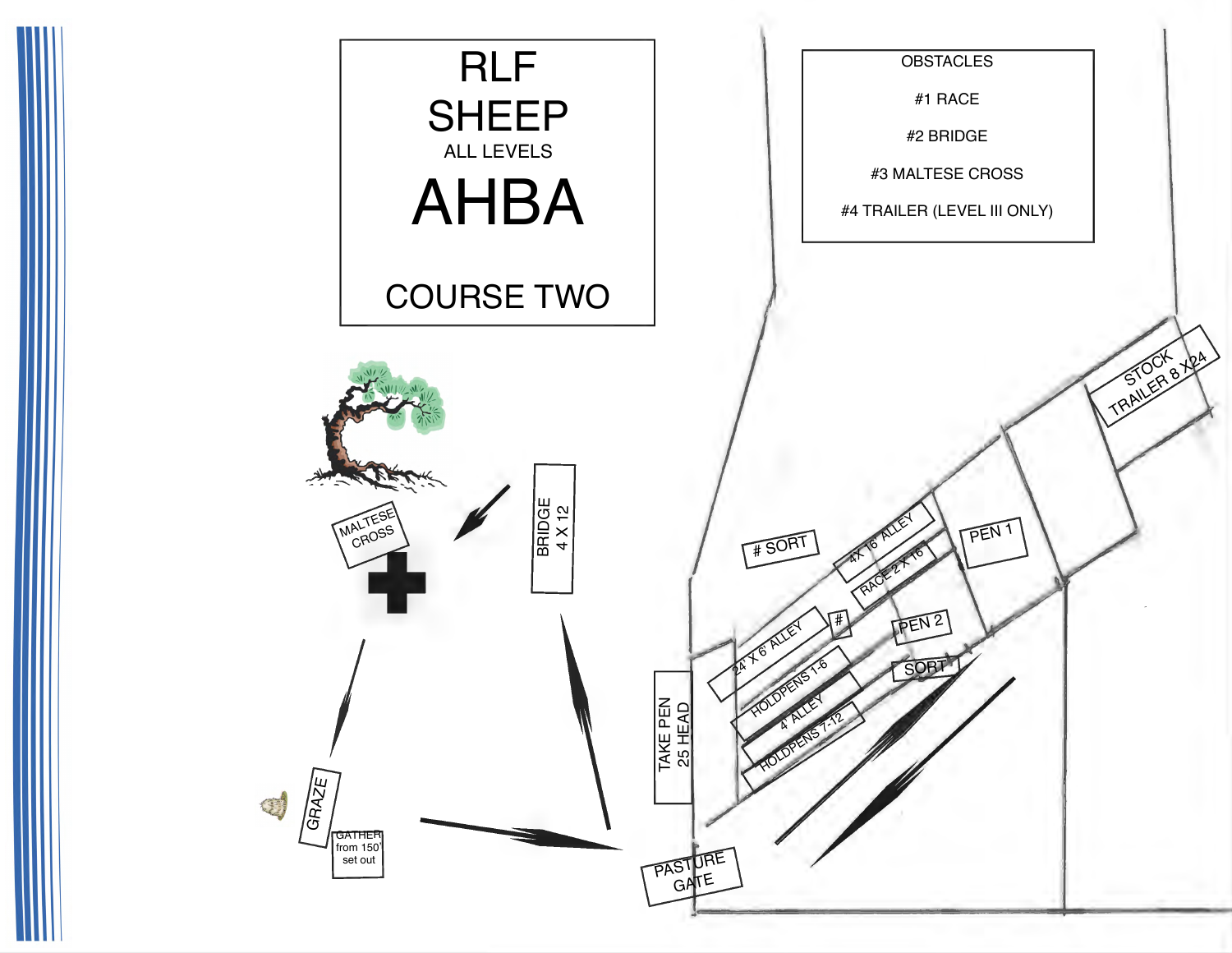### American Herding Breed Association Ranch Large Flock

|                                                                                                                                                                                                                                                                                                                                                                             | TIME: TIME:                     |                                             |                                  |
|-----------------------------------------------------------------------------------------------------------------------------------------------------------------------------------------------------------------------------------------------------------------------------------------------------------------------------------------------------------------------------|---------------------------------|---------------------------------------------|----------------------------------|
| X Sheep Ducks Goats Cattle (provide number)                                                                                                                                                                                                                                                                                                                                 |                                 | COURSE TIME: 20 MIN, WARNINGS AT 10 & 3 MIN |                                  |
|                                                                                                                                                                                                                                                                                                                                                                             |                                 |                                             |                                  |
|                                                                                                                                                                                                                                                                                                                                                                             |                                 |                                             |                                  |
|                                                                                                                                                                                                                                                                                                                                                                             |                                 |                                             |                                  |
| <b>TASKS</b>                                                                                                                                                                                                                                                                                                                                                                | <b>POSSIBLE</b><br><b>SCORE</b> | <b>DEDUCTIONS</b>                           | <b>POINTS</b><br><b>DEDUCTED</b> |
| 1. PENWORK #1: MOVE SHEEP FROM TAKE PEN THROUGH ALLEY & TO RACE                                                                                                                                                                                                                                                                                                             | 10                              |                                             |                                  |
| 2. OBSTACLE #1: MOVE SHEEP THROUGH RACE INTO PEN #1                                                                                                                                                                                                                                                                                                                         |                                 |                                             |                                  |
| 3. GATE/PEN WORK: MOVE SHEEP THROUGH PEN GATE #1 INTO PADDOCK & TO PASTURE GATE                                                                                                                                                                                                                                                                                             | 10                              |                                             |                                  |
| 4. WEAR #1 - MOVE SHEEP INTO FIELD THROUGH PASTURE GATE & INTO FIELD TO TO GRAZE.<br>LEVEL I MAY FETCH, LEVEL II MAY CROSS DRIVE, LEVEL III DRIVE: HANDLER REMAINS BEHIND<br>STOCK & DOG                                                                                                                                                                                    | 10                              |                                             |                                  |
| 5. GATHER - OUTUN, LIFT, FETCH<br>DOG MAY HOLD STOCK TO GRAZE, CALL OFF DOG TO NEAR FETCH TREE, HANDLER MOVES TO<br>FETCH TREE. SEND DOG TO GATHER CATTLE. LEVEL I HANDLER MAY BE WITHIN 15' OF SHEEP,                                                                                                                                                                      | 10                              |                                             |                                  |
| LEVEL II HANDLER MAY GO 1/2 WAY FROM TREE TO SHEEP, LEVEL III REMAINS NEAR TREE. DOGS<br>AT ALL LEVELS ARE SENT FROM TREE                                                                                                                                                                                                                                                   | 10                              |                                             |                                  |
| 6.OBSTACLE #2: MOVE SHEEP AROUND HANDLER & TREE IN CLOCKWISE DIRECTION TO & OVER<br>FREE STANDING BRIDGE. LEVEL I MAY FETCH, LEVEL II MAY CROSS DRIVE, LEVEL III DRIVE WITH<br>HANDLER BEHIND STOCK & DOG & REMAINS AT WING UNTIL SHEEP EXIT BRIDGE                                                                                                                         | 10 <sup>1</sup>                 |                                             |                                  |
| 7. OBSTACLE #3: MOVE SHEEP FROM BRIDGE EXITE TO & THROUGH MALTESE CROSS. LEVEL I MAY<br>FETCH, LEVEL II MAY CROSS DRIVE, LEVEL III DRIVE WITH HANDLER BEHIND STOCK STOCK & DOG.<br>EACH LEVEL MAY SELECT THEIR ENTRY, THEN THE 2ND PASS THROUGH MUST BE<br>PERPENDICULAR TO FIRST PASS THROUGH. LEVEL III MUST SELECT A QUADRANT & REMAIN<br>THERE UNTIL CROSS IS COMPLETE. | 10                              |                                             |                                  |
| 8. WEAR #2 - MOVE SHEEP FROM FIELD THOUGH GATE TO PADDOCK & TO NEAR PEN #2                                                                                                                                                                                                                                                                                                  | 10                              |                                             |                                  |
| 9. SORT: (LEVEL III) SORT OFF 15 HEAD INTO PEN #2. MOVE REMAINING 10 HEAD THROUGH PEN #1<br>INTO PEN #3.                                                                                                                                                                                                                                                                    | 10                              |                                             |                                  |
| 10. PENWORK: LEVEL 1 & II: MOVE STOCK FROM PEN #2 THROUGH PEN #1 TO ALLEY & EXHAUST<br>SHEEP IN DESIGNATED PEN. LEVEL III (TRAILER) - MOVE 10 SHEEP INTO STOCK TRAILER. CLOSE<br>GATE THEN REMOVE SHEEP FROM TRAILER & REJOIN THEN WITH SHEEP IN PEN #2 & EXHAUST ALL                                                                                                       | 10                              |                                             |                                  |
| TRIAL ONE - RLF SHEEP                                                                                                                                                                                                                                                                                                                                                       |                                 | <b>TOTAL</b><br><b>DEDUCTED</b>             |                                  |
| POSSIBLE SCORE: RLF I, RLF II - 90, RLF III - 100                                                                                                                                                                                                                                                                                                                           |                                 | <b>TOTAL EARNED:</b>                        |                                  |
| (70% to qualify: minimum score of 63 for RLF I/II, 70 for RLF III)                                                                                                                                                                                                                                                                                                          |                                 |                                             | NQ.                              |
| COMMENTS: COMMENTS:                                                                                                                                                                                                                                                                                                                                                         |                                 |                                             |                                  |
|                                                                                                                                                                                                                                                                                                                                                                             |                                 | DATE: AM/PM                                 |                                  |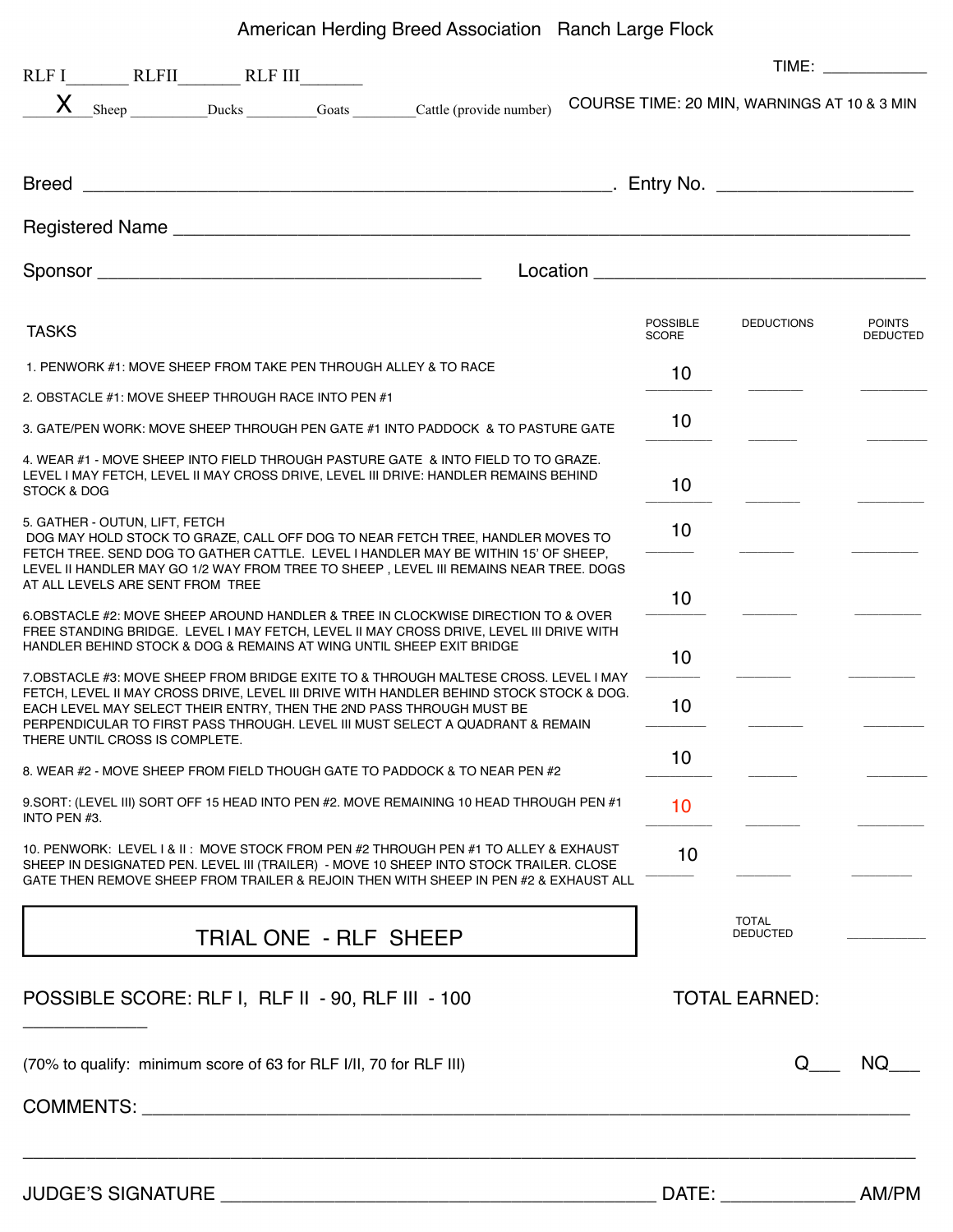American Herding Breed Association Ranch Large Flock

|                                                                                                                                                                                                                                                                                                                                                                            |                                 |                                                                                                                                                                                                                                      | TIME: TIME:                      |
|----------------------------------------------------------------------------------------------------------------------------------------------------------------------------------------------------------------------------------------------------------------------------------------------------------------------------------------------------------------------------|---------------------------------|--------------------------------------------------------------------------------------------------------------------------------------------------------------------------------------------------------------------------------------|----------------------------------|
| X Sheep Ducks Goats Cattle (provide number)                                                                                                                                                                                                                                                                                                                                |                                 | COURSE TIME: 20 MIN, WARNINGS AT 10 & 3 MIN                                                                                                                                                                                          |                                  |
|                                                                                                                                                                                                                                                                                                                                                                            |                                 |                                                                                                                                                                                                                                      |                                  |
|                                                                                                                                                                                                                                                                                                                                                                            |                                 |                                                                                                                                                                                                                                      |                                  |
|                                                                                                                                                                                                                                                                                                                                                                            |                                 | Location <b>Exercise Service Service Service Service Service Service Service Service Service Service Service Service Service Service Service Service Service Service Service Service Service Service Service Service Service Ser</b> |                                  |
| <b>TASKS</b>                                                                                                                                                                                                                                                                                                                                                               | <b>POSSIBLE</b><br><b>SCORE</b> | <b>DEDUCTIONS</b>                                                                                                                                                                                                                    | <b>POINTS</b><br><b>DEDUCTED</b> |
| 1. PENWORK #1: MOVE SHEEP FROM TAKE PEN THROUGH ALLEY TO RACE                                                                                                                                                                                                                                                                                                              |                                 |                                                                                                                                                                                                                                      |                                  |
| 2.OBSTACLE #1: MOVE SHEEP THROUGH RACE INTO PEN #1                                                                                                                                                                                                                                                                                                                         | 10                              |                                                                                                                                                                                                                                      |                                  |
| 3. GATE/PEN WORK: MOVE SHEEP THROUGH PEN GATE #1 INTO PADDOCK & TO PASTURE GATE                                                                                                                                                                                                                                                                                            | 10                              |                                                                                                                                                                                                                                      |                                  |
| 4.WEAR #1 - MOVE SHEEP INTO FIELD THROUGH PASTURE GATE TO NEAR BRIDGE. LEVEL I MAY<br>FETCH, LEVEL II MAY CROSS DRIVE, LEVEL III DRIVE: HANDLER REMAINS BEHIND STOCK & DOG                                                                                                                                                                                                 |                                 |                                                                                                                                                                                                                                      |                                  |
| 5. OBSTACLE #2: MOVE SHEEP OVER FREE STANDING BRIDGE. LEVEL I MAY FETCH, LEVEL II MAY<br>CROSS DRIVE, LEVEL III DRIVE WITH HANDLER BEHIND STOCK STOCK & DOG & REMAINS AT ENTRY<br>WING UNTIL SHEEP EXIT BRIDGE                                                                                                                                                             | 10<br>10                        |                                                                                                                                                                                                                                      |                                  |
| 6.OBSTACLE #3: MOVE SHEEP FROM BRIDGE EXIT TO & THROUGH MALTESE CROSS. LEVEL I MAY<br>FETCH, LEVEL II MAY CROSS DRIVE, LEVEL III DRIVE WITH HANDLER BEHIND STOCK STOCK & DOG.<br>EACH LEVEL MAY SELECT THEIR ENTRY, THEN THE 2ND PASS THROUGH MUST BE<br>PERPENDICULAR TOI FIRST PASS THROUGH. LEVEL III MUST SELECT A QUADRANT & REMAIN<br>THERE UNTIL CROSS IS COMPLETE. | 10                              |                                                                                                                                                                                                                                      |                                  |
| 7. WEAR #3 - MOVE SHEEP FROM MALTESE CROSS EXIT TO GRAZE. LEVEL I MAY FETCH, LEVEL II<br>MAY CROSS DRIVE. LEVEL III DRIVE WITH HANDLER BEHIND STOCK STOCK & DOG & REMAINS AT<br>WING UNTIL SHEEP EXIT BRIDGE                                                                                                                                                               | 10 <sup>1</sup>                 |                                                                                                                                                                                                                                      |                                  |
|                                                                                                                                                                                                                                                                                                                                                                            | 10                              |                                                                                                                                                                                                                                      |                                  |
| 8. GATHER - OUTUN, LIFT, FETCH<br>HANDLER MOVES TO PASTURE GATE AS DOG HOLDS STOCK TO GRAZE, CALL OFF DOG & SEND<br>DOG TO GATHER SHEEP FROM PASTURE GATE LEVEL I HANDLER MAY BE WITHIN 15' OF SHEEP,<br>LEVEL II HANDLER MAY GO 1/2 WAY FROM GATE. TO SHEEP, LEVEL III REMAINS NEAR GATE. DOGS<br>AT ALL LEVELS ARE SENT FROM PASTURE GATE                                | 10                              |                                                                                                                                                                                                                                      |                                  |
| 9. PENWORK: LEVEL I & II(ALLEY): MOVE STOCK THROUGH PASTURE GATE TO & INTO PEN #2<br>THROUGH PEN #1, ALLEY & EXHAUST SHEEP IN DESIGNATED PEN. LEVEL III (TRAILER) - AFTER                                                                                                                                                                                                  | 10                              |                                                                                                                                                                                                                                      |                                  |
| SORT MOVE 10 SHEEP INTO STOCK TRAILER FROM PEN #1. CLOSE GATE THEN REMOVE SHEEP<br>FROM TRAILER & REJOIN THEN WITH SHEEP IN PEN #2 & EXHAUST ALL STOCK.                                                                                                                                                                                                                    | 10                              |                                                                                                                                                                                                                                      |                                  |
| 10. SORT: (LEVEL III) SORT OFF 15 HEAD INTO PEN #2. MOVE REMAINING 10 HEAD INTO PEN #1                                                                                                                                                                                                                                                                                     |                                 | <b>TOTAL</b>                                                                                                                                                                                                                         |                                  |
| TRIAL TWO - RLF SHEEP                                                                                                                                                                                                                                                                                                                                                      |                                 | <b>DEDUCTED</b>                                                                                                                                                                                                                      |                                  |
| POSSIBLE SCORE: RLF I, RLF II - 90, RLF III - 100                                                                                                                                                                                                                                                                                                                          |                                 | <b>TOTAL EARNED:</b>                                                                                                                                                                                                                 |                                  |
| (70% to qualify: minimum score of 63 for RLF I/II, 70 for RLF III)                                                                                                                                                                                                                                                                                                         |                                 | O.                                                                                                                                                                                                                                   | NQ.                              |
|                                                                                                                                                                                                                                                                                                                                                                            |                                 |                                                                                                                                                                                                                                      |                                  |
|                                                                                                                                                                                                                                                                                                                                                                            |                                 |                                                                                                                                                                                                                                      |                                  |
| <b>JUDGE'S SIGNATURE</b><br><u> 2000 - 2000 - 2000 - 2000 - 2000 - 2000 - 2000 - 2000 - 2000 - 2000 - 2000 - 2000 - 2000 - 2000 - 2000 - 200</u>                                                                                                                                                                                                                           | DATE:                           |                                                                                                                                                                                                                                      | AM/PM                            |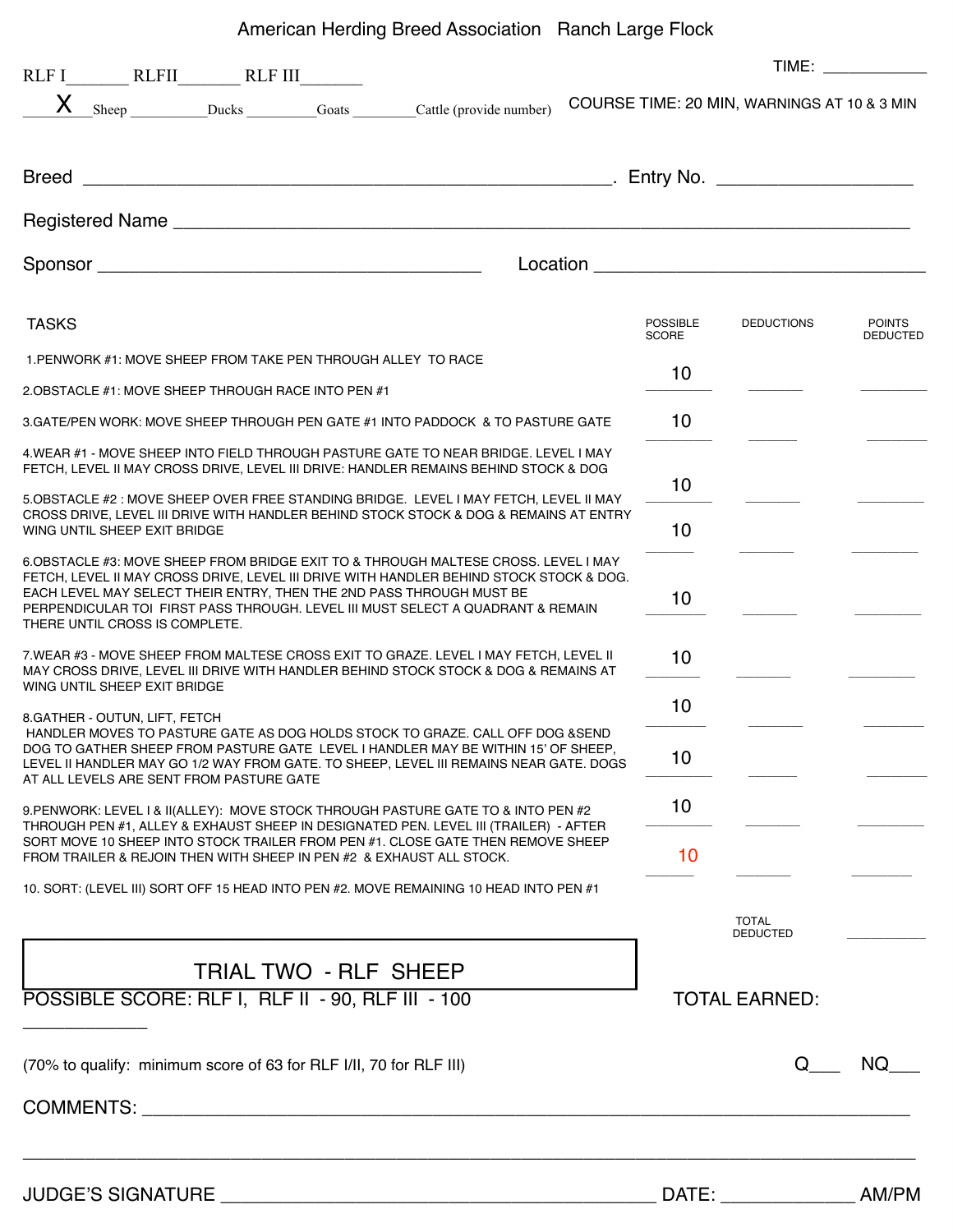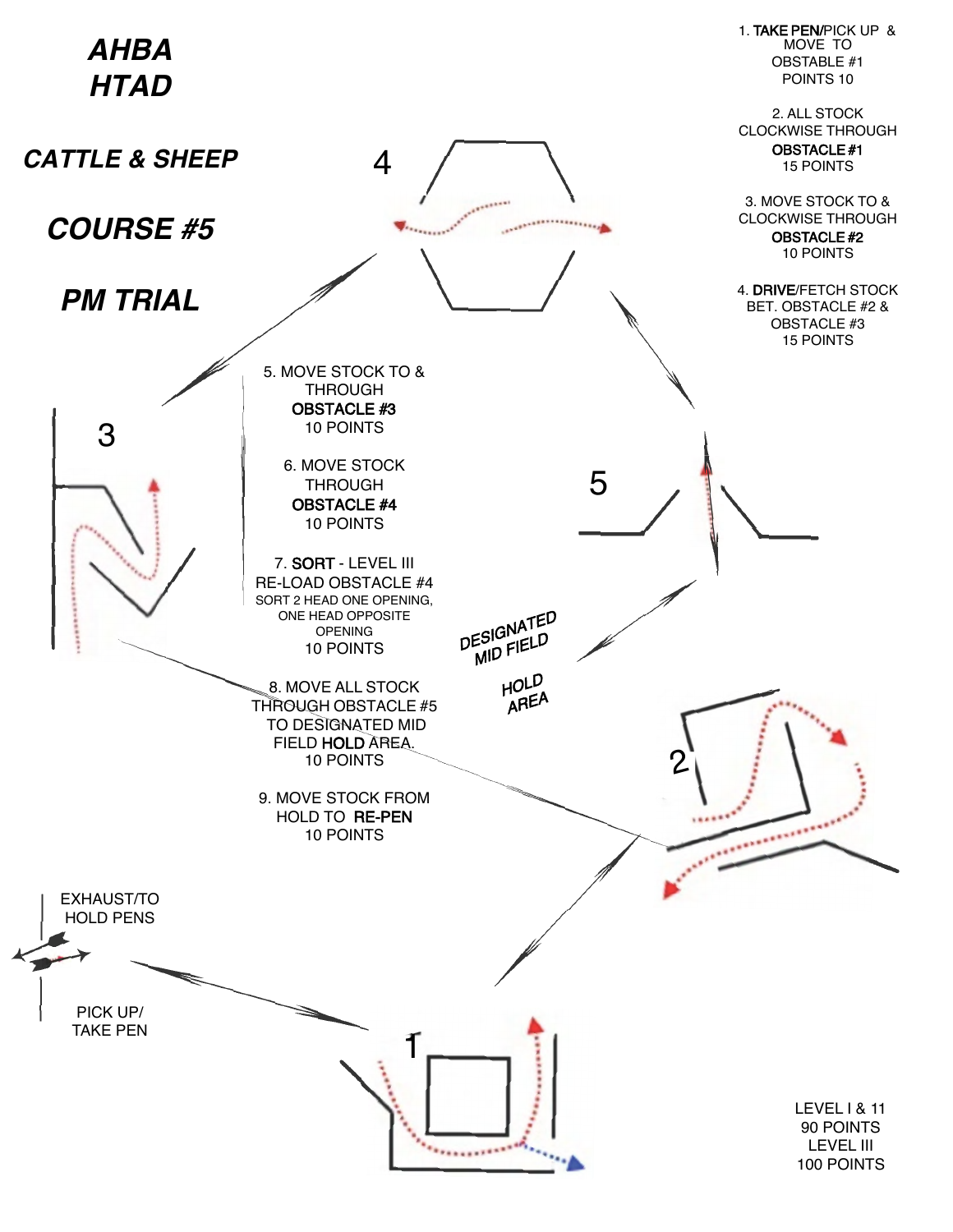